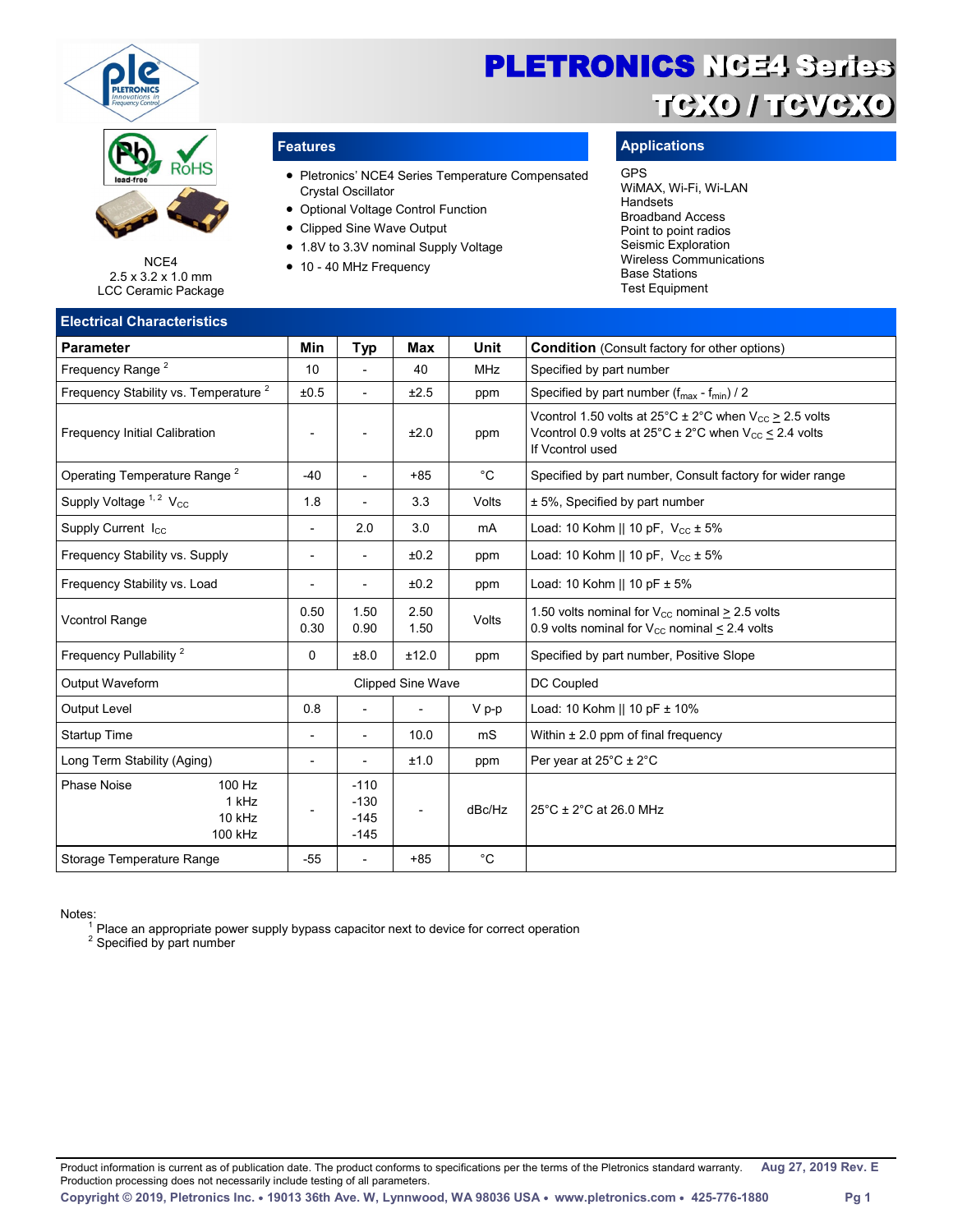

### **Part Number**

| <b>Series</b> |                                                                                                                                                                                       | V <sub>cc</sub> Supply Voltage <sup>1</sup>                                                                                                                                            |                                                                                                                                                                                                                                             | <b>Operating Temperature</b>                                                                                                                                                                                             | Stability $1, 2$                                                                            | Pullability <sup>1</sup>                       | <b>Frequency</b> |  |
|---------------|---------------------------------------------------------------------------------------------------------------------------------------------------------------------------------------|----------------------------------------------------------------------------------------------------------------------------------------------------------------------------------------|---------------------------------------------------------------------------------------------------------------------------------------------------------------------------------------------------------------------------------------------|--------------------------------------------------------------------------------------------------------------------------------------------------------------------------------------------------------------------------|---------------------------------------------------------------------------------------------|------------------------------------------------|------------------|--|
| <b>Model</b>  | Lowest                                                                                                                                                                                | <b>Highest</b>                                                                                                                                                                         | Lowest                                                                                                                                                                                                                                      | <b>Highest</b>                                                                                                                                                                                                           | (ppm)                                                                                       | (ppm)                                          | (MHz)            |  |
| NCE4          | 031                                                                                                                                                                                   | 035                                                                                                                                                                                    | G                                                                                                                                                                                                                                           | K                                                                                                                                                                                                                        | 015                                                                                         | 008                                            | $-19.44M$        |  |
|               | $031 = 3.1$ for 3.3 volts nominal<br>$029 = 2.9$ for 3.0 volts nominal<br>$027 = 2.7$ for 2.8 volts nominal<br>$024 = 2.4$ for 2.5 volts nominal<br>$017 = 1.7$ for 1.8 volts nominal | $0.35 = 3.5$ for 3.3 volts nominal<br>$031 = 3.1$ for 3.0 volts nominal<br>$029 = 2.9$ for 2.8 volts nominal<br>$026 = 2.6$ for 2.5 volts nominal<br>$019 = 1.9$ for 1.8 volts nominal | $A = +10^{\circ}C$<br>$B = +5^{\circ}C$<br>$C = +0^{\circ}C$<br>$D = -5^{\circ}C$<br>$E = -10^{\circ}C$<br>$F = -15^{\circ}C$<br>$G = -20^{\circ}C$<br>$H = -25^{\circ}C$<br>$J = -30^{\circ}C$<br>$K = -35^{\circ}C$<br>$L = -40^{\circ}C$ | $A = +40^{\circ}C$<br>$B = +45^{\circ}C$<br>$C = +50^{\circ}C$<br>$D = +55^{\circ}C$<br>$E = +60^{\circ}C$<br>$F = +65^{\circ}C$<br>$G = +70^{\circ}C$<br>$H = +75^{\circ}C$<br>$J = +80^{\circ}C$<br>$K = +85^{\circ}C$ | $005 = \pm 0.5$<br>$010 = \pm 1.0$<br>$015 = \pm 1.5$<br>$020 = \pm 2.0$<br>$025 = \pm 2.5$ | $000 = TCXO$<br>$005 = \pm 5$<br>$008 = \pm 8$ | 10 - 40 MHz      |  |

<sup>1</sup> Contact Factory for non-standard specifications

 $2$  Not all stabilities are available with all operating temperature ranges. Contact Factory for exact combinations available.

| <b>Device Marking</b>        |    |                    |                                                                                                                                                                         |
|------------------------------|----|--------------------|-------------------------------------------------------------------------------------------------------------------------------------------------------------------------|
| <b>Pff.ffM</b> xxx<br>YMDxxx | OR | Pff.ff M<br>YMDxxx | $=$ Pletronics<br>P<br>ff.ffM<br>$=$ Frequency in MHz<br>= Date Code (year month day) See below for YMD codes<br>YMD<br>= All other markings are internal factory codes |

Note: Specifications such as frequency stability, supply voltage and operating temperature range, etc. are not identified from marking. External packaging labels and packing list will correctly identify the ordered Pletronics part number.

| <b>Code</b> | 8            | 9    |      |      |   |      |    | Code  |    |            |            |    |            |            |    |     | 6          |    |             |                 |            |    |     |    |              |            |                           |              |
|-------------|--------------|------|------|------|---|------|----|-------|----|------------|------------|----|------------|------------|----|-----|------------|----|-------------|-----------------|------------|----|-----|----|--------------|------------|---------------------------|--------------|
| Year        | 2018         | 2019 | 2020 | 2021 |   | 2022 |    | Month |    | <b>JAN</b> | <b>FEB</b> |    | <b>MAR</b> | <b>APR</b> |    | MAY | <b>JUN</b> |    | JUL         | AUG             | <b>SEP</b> |    | OCT |    | <b>NOV</b>   | <b>DEC</b> |                           |              |
| Code        | $\mathbf{2}$ |      |      |      | 8 |      | A  | B     | C  | D          | Е          |    | G          | Н          | J  | K   |            | M  | $\mathbf N$ | P               | Q          | R  | S   |    | $\mathbf{v}$ | W          | $\boldsymbol{\mathsf{x}}$ | $\mathbf{v}$ |
| Dav         | 2            |      |      |      | 8 | 9    | 10 | $-11$ | 12 | 13         | 14         | 15 | 16         | 17         | 18 | 19  | 20         | 21 | 22          | 23 <sup>1</sup> | 24         | 25 | 26  | 27 | 28           | 29         | 30 <sup>1</sup>           | 31           |

### **Package Labeling**

Tape and Reel available for quantities of 250 to 1000 per reel, cut tape for < 250. 8mm tape, 4mm pitch.

P/N Label is 1" x 2.6" (25.4mm x 66.7mm) RoHs Label is 1" x 2.6" (25.4mm x 66.7mm) Font is Courier New Font is Arial Bar code is 39-Full ASCII



**RoHS Compliant** 2nd LvL Interconnect Category=e4 Max Safe Temp=260C for 10s 2X Max

### **Pletronics Inc. certifies this device is in accordance with the RoHS 3 (2015/863) and WEEE 2 (2012/19/EU) directives.**

Pletronics Inc. guarantees the device does not contain the following: Cadmium, Hexavalent Chromium, Lead, Mercury, PBB's, PBDE's Weight of the Device: 0.04 grams Moisture Sensitivity Level: 1 As defined in J-STD-020D Second Level Interconnect code: e4

Product information is current as of publication date. The product conforms to specifications per the terms of the Pletronics standard warranty. **Aug 27, 2019 Rev. E**  Production processing does not necessarily include testing of all parameters.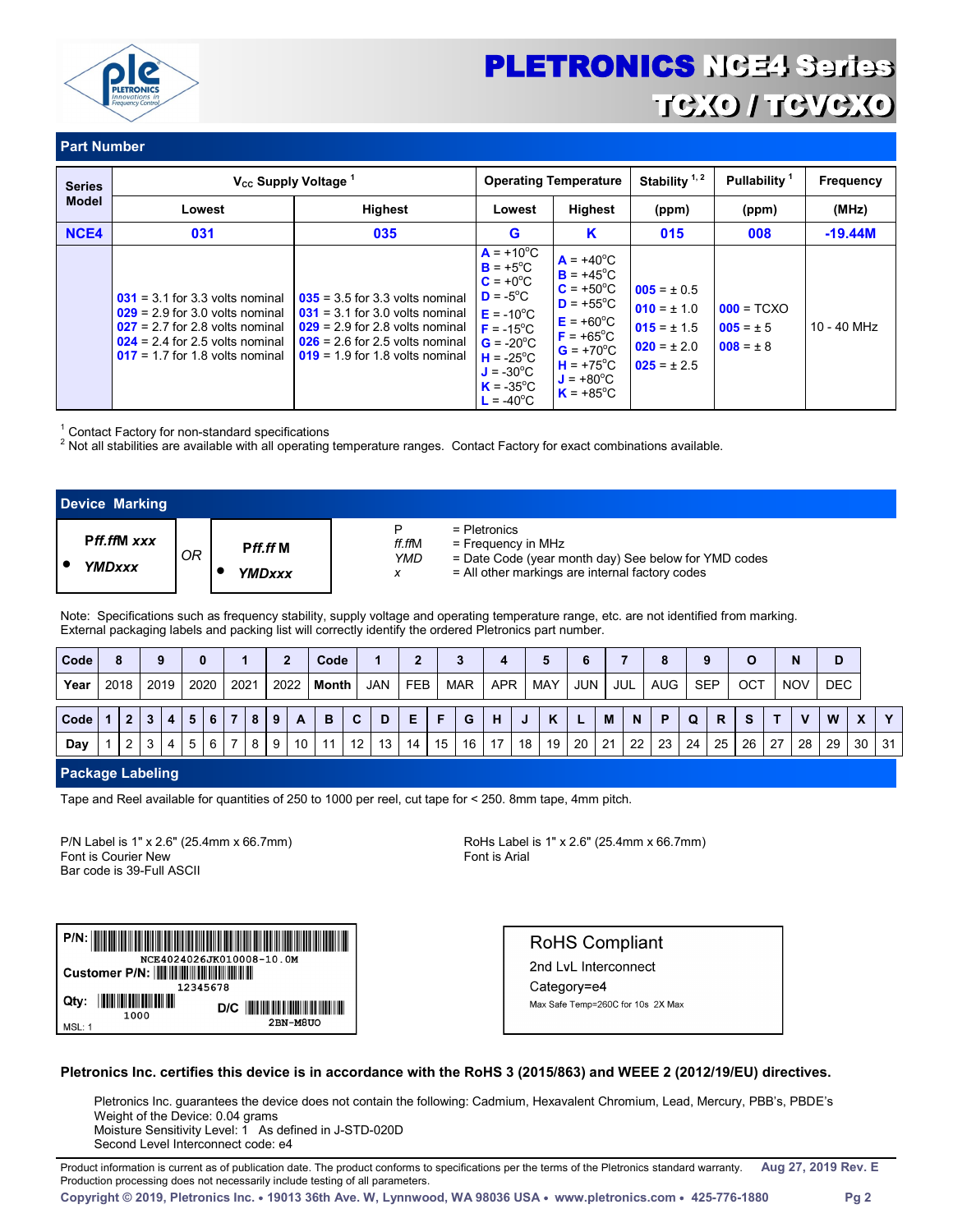

### **Mechanical Dimensions**

|                | <b>Inches</b>     | mm                 |  |  |  |  |
|----------------|-------------------|--------------------|--|--|--|--|
| A              | $0.126 \pm 0.008$ | $3.20 \pm 0.20$    |  |  |  |  |
| в              | $.098 \pm 0.008$  | $2.50 \pm 0.20$    |  |  |  |  |
| C              | 0.039 max         | 1.0 <sub>max</sub> |  |  |  |  |
| D <sup>1</sup> | 0.119             | 3.04               |  |  |  |  |
| F <sup>1</sup> | 0.088             | 2.24               |  |  |  |  |
| F1             | 0.093             | 2.36               |  |  |  |  |
| $\mathbf{G}^1$ | 0.028             | 0.7                |  |  |  |  |

<sup>1</sup> Typical dimensions



#### **(Not to Scale)**

**Contacts (pads):** Gold 11.8 to 39.4 µinches (0.3 to 1.0 µm) over Nickel 50 to 350 µinches (1.27 to 8.89 µm)

| Layout |                         |                                                                                                             |
|--------|-------------------------|-------------------------------------------------------------------------------------------------------------|
| Pad    | <b>Function</b>         | <b>Note</b>                                                                                                 |
|        | Vcontrol Input          | If this function is not specified, recommend connecting this pad to ground.                                 |
|        | Ground (GND)            |                                                                                                             |
|        | Output                  | The output is DC coupled. Most commonly used with external coupling capacitor. 0.001 to 0.01µF recommended. |
|        | $V_{CC}$ Supply Voltage | Connect an appropriate power supply bypass capacitor as close as possible                                   |

For Optimum Jitter Performance, Pletronics recommends:

- A ground plane under the device
- Do not route large transient signals (both current and voltage) under the device
- Do not place near a large magnetic field such as a high frequency switching power supply
- Do not place near piezoelectric buzzers or mechanical fans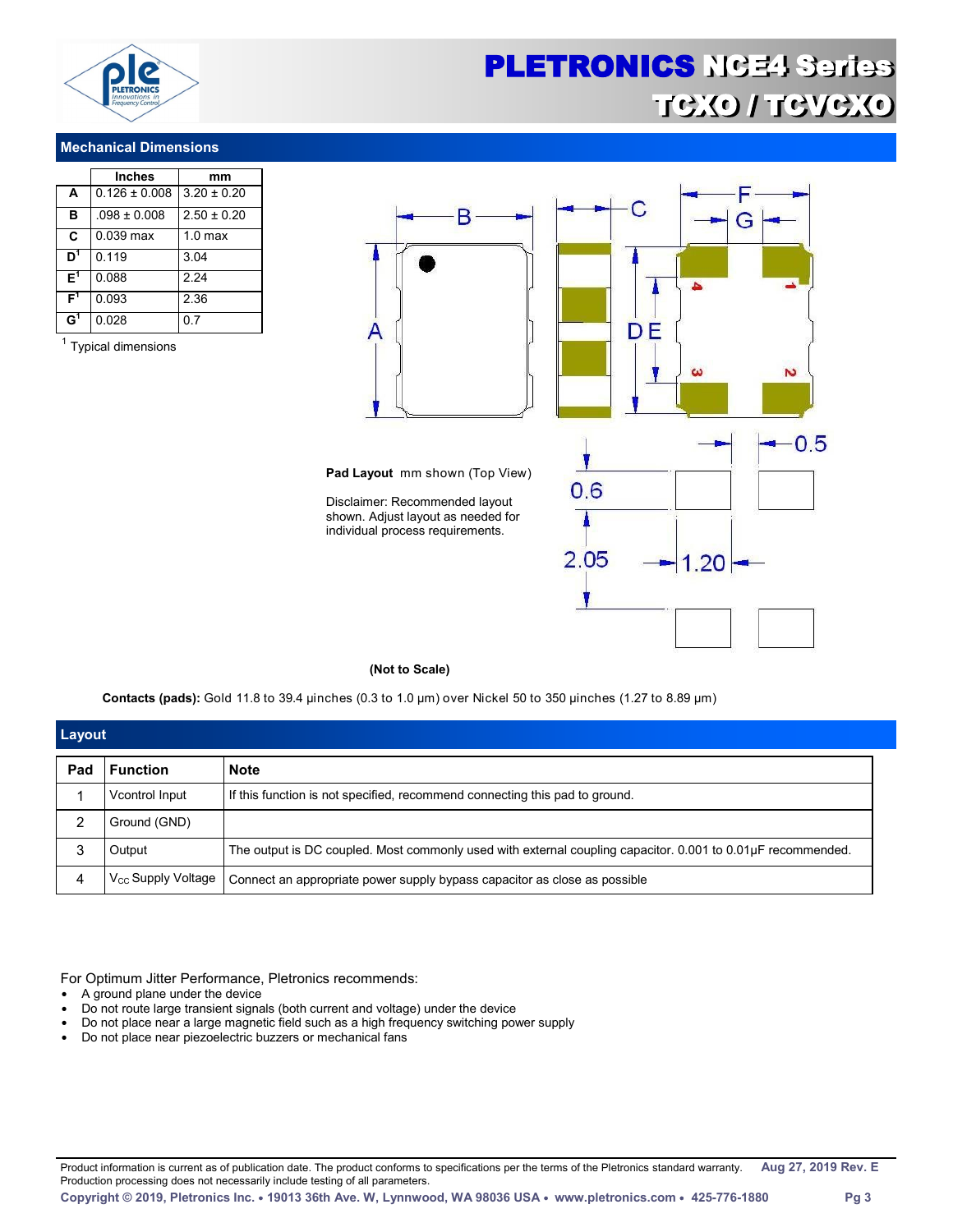

### **Electrical Test / Load Circuit**



### **Environmental / ESD Ratings**

### Reliability: Environmental Compliance **ESD Rating** ESD Rating

| <b>Parameter</b>        | <b>Condition</b>                     |
|-------------------------|--------------------------------------|
| <b>Mechanical Shock</b> | JESD22-B104                          |
| Vibration               | JESD22-B103                          |
| Solderability           | IPC J-STD-002                        |
| <b>Thermal Shock</b>    | MIL-STD-883 Method 1011, Condition A |

### **Thermal Characteristics:**

The maximum die or junction temperature is 155°C The thermal resistance junction to board is 25 to  $40^{\circ}$ C/Watt depending on the solder pads, ground plane and construction of the PCB.

| <b>Model</b>                | Min. Voltage | <b>Condition</b> |  |  |  |  |
|-----------------------------|--------------|------------------|--|--|--|--|
| Human Body Model            | 2000V        | JESD22-A114      |  |  |  |  |
| <b>Charged Device Model</b> | 500V         | JESD 22-C101     |  |  |  |  |
| Machine Model               | 200V         | JESD22-A115      |  |  |  |  |

### Absolute Maximum Ratings

| <b>Parameter</b>        | Unit                       |
|-------------------------|----------------------------|
| $V_{CC}$ Supply Voltage | $-0.6V$ to $+4.6V$         |
| Input Voltage<br>Vi     | $-0.6V$ to $V_{CC}$ + 0.6V |
| Output Current<br>lo    | $-10mA$ to $+10mA$         |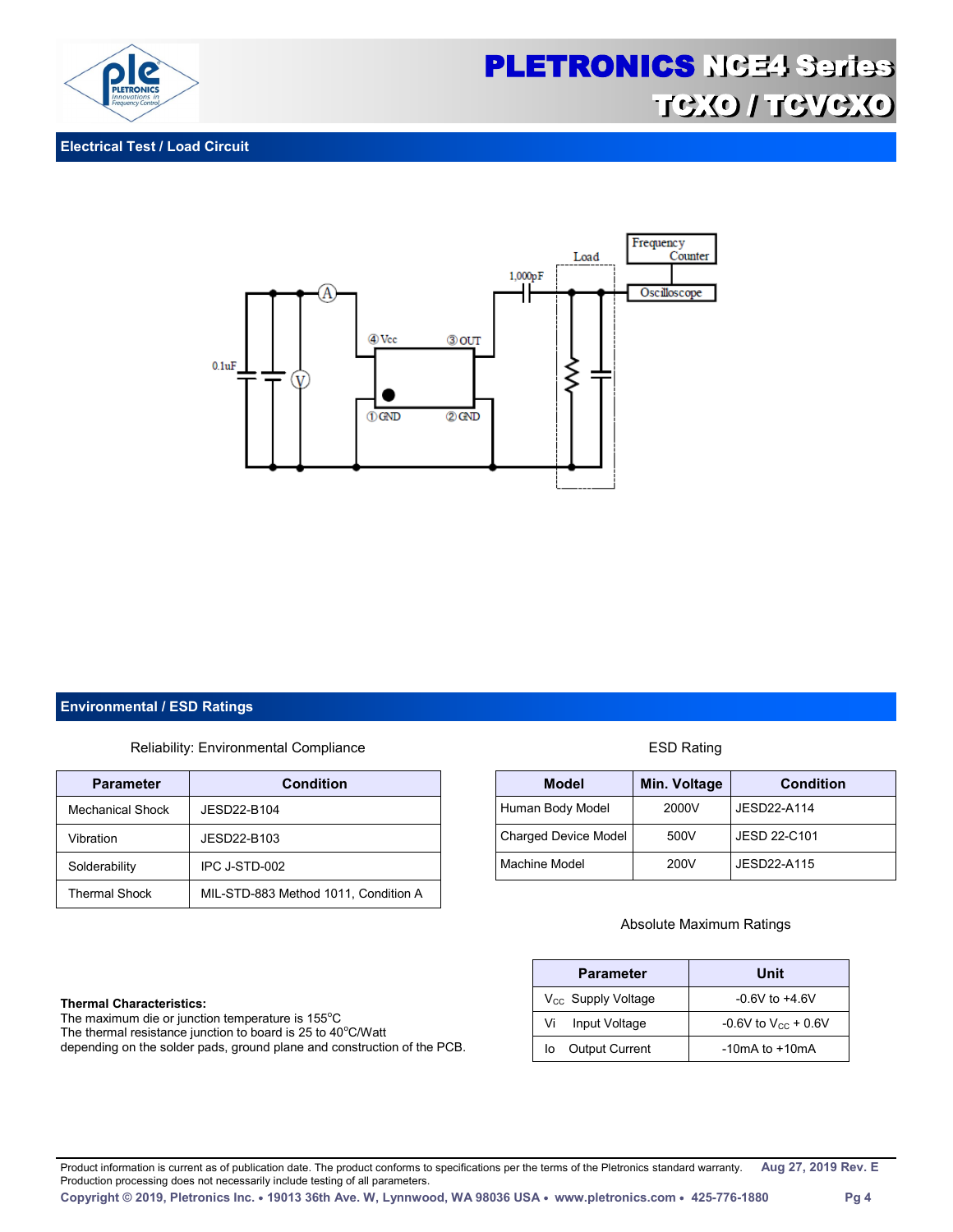

### **Reflow Cycle**



The part may be reflowed 2 times without degradation (typical for lead free processing).

### **Tape and Reel**



| Tape Constant Dimensions Table 1 |                  |           |      |      |                |                       |     |                       |  |  |  |
|----------------------------------|------------------|-----------|------|------|----------------|-----------------------|-----|-----------------------|--|--|--|
| Tape<br><b>Size</b>              | Do               | D1<br>min | E1   | Po   | P <sub>2</sub> | S <sub>1</sub><br>min | max | T <sub>1</sub><br>max |  |  |  |
| 8mm                              |                  | 1.0       |      |      | 2.0            |                       |     |                       |  |  |  |
| 12mm                             | 1.5              | 1.5       | 1.75 | 4.0  | ±0.05          |                       |     | 0.1                   |  |  |  |
| 16 <sub>mm</sub>                 | $+0.1$<br>$-0.0$ | 1.5       | ±0.1 | ±0.1 | 2.0            | 0.6                   | 0.6 |                       |  |  |  |
| 24mm                             |                  | 1.5       |      |      | ±0.1           |                       |     |                       |  |  |  |

|              | Tape Variable Dimensions Table 2                                  |                       |                  |                |           |          |                |  |  |  |  |  |
|--------------|-------------------------------------------------------------------|-----------------------|------------------|----------------|-----------|----------|----------------|--|--|--|--|--|
| Tape<br>Size | Β1<br>max                                                         | E <sub>2</sub><br>min |                  | P <sub>1</sub> | T2<br>max | W<br>max | Ao, Bo &<br>Ko |  |  |  |  |  |
| 8mm          | 4.2                                                               |                       | $6.25$ 3.5 ±0.05 | 4.0<br>±0.1    | 2.0       | 8.3      | Note 1         |  |  |  |  |  |
|              | made the Alberta country<br>material and a state of a contract of |                       |                  |                |           |          |                |  |  |  |  |  |

Dimensions in mm Drawing Not to scale

Note 1: Embossed cavity to conform to EIA– 481-B



| Reel Dimensions (may vary)<br>Table 3 |        |       |        |       |        |                |  |  |  |  |  |
|---------------------------------------|--------|-------|--------|-------|--------|----------------|--|--|--|--|--|
|                                       |        | Α     | B      |       | C      |                |  |  |  |  |  |
| Reel<br>Size                          | Inches | mm    | Inches | mm    | mm     | mm             |  |  |  |  |  |
| 7                                     | 7.0    | 177.8 | 2.50   | 63.5  | 13.0   | Tape size +0.4 |  |  |  |  |  |
| 10                                    | 10.0   | 254.0 | 4.00   | 101.6 | $+0.5$ | $+2.0$         |  |  |  |  |  |
| 13                                    | 13.0   | 330.2 | 3.75   | 95.3  | $-0.2$ | $-0.0$         |  |  |  |  |  |

Product information is current as of publication date. The product conforms to specifications per the terms of the Pletronics standard warranty. **Aug 27, 2019 Rev. E**  Production processing does not necessarily include testing of all parameters.